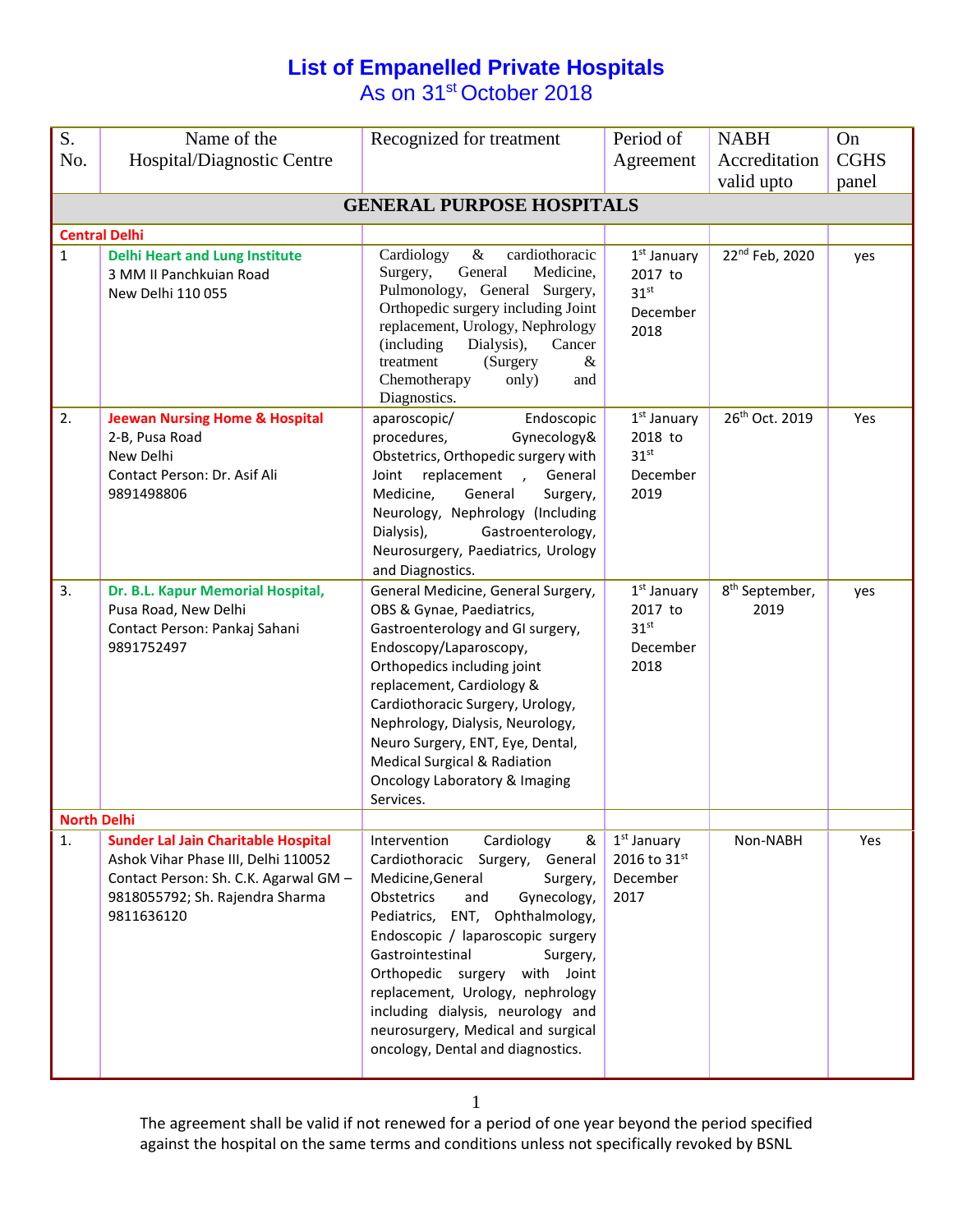| S.                | Name of the                                                                                                                                                               | Recognized for treatment                                                                                                                                                                                                                                                                                                                                                                                                                                                      | Period of                                              | <b>NABH</b>        | On          |
|-------------------|---------------------------------------------------------------------------------------------------------------------------------------------------------------------------|-------------------------------------------------------------------------------------------------------------------------------------------------------------------------------------------------------------------------------------------------------------------------------------------------------------------------------------------------------------------------------------------------------------------------------------------------------------------------------|--------------------------------------------------------|--------------------|-------------|
| No.               | Hospital/Diagnostic Centre                                                                                                                                                |                                                                                                                                                                                                                                                                                                                                                                                                                                                                               | Agreement                                              | Accreditation      | <b>CGHS</b> |
|                   |                                                                                                                                                                           |                                                                                                                                                                                                                                                                                                                                                                                                                                                                               |                                                        | valid upto         | panel       |
| 2.                | Jeewan Mala Hospital Pvt. Ltd.,<br>67/1 New Rohtak Road, New Delhi<br>110005<br>Contact Person: Shri Sanjeev Kumar<br>Mobile No. 9212150578<br>www.jeewanhospital.in      | Laparoscopic/ Endoscopic<br>procedures Gynecology &<br>Obstetrics, Orthopedic surgery<br>with Joint replacement, General<br>Medicine, General Surgery,<br>Neurology, Nephrology (Including<br>Dialysis), Gastroenterology<br>, Neurosurgery, Dental, Eye, ENT<br>Paediatrics, Urology and<br>Diagnostics.                                                                                                                                                                     | $1st$ January<br>2016 to 31st<br>December<br>2017      | $6th$ July 2017    | Yes         |
| <b>West Delhi</b> |                                                                                                                                                                           |                                                                                                                                                                                                                                                                                                                                                                                                                                                                               |                                                        |                    |             |
| 1.                | <b>Park Hospital</b><br>Outer Ring Road, West Delhi<br>(Near Kesavpur Depot), New Delhi<br>Tel. No. 28332424 - 27;<br>Shri Raju Singh 8447313605                          | Interventional Cardiology &<br>Cardiothoracic Surgery,<br>Endoscopic/Laparoscopic<br>procedures, Gynecology $\&$<br>Obstetrics, Orthopedic<br>Surgery including Joint<br>Replacement, General<br>Medicine, Pulmonology,<br>General Surgery, Neurology<br>& Neurosurgery, Urology &<br>Nephrology (Including<br>Dialysis), Gastroenterology<br>and GI Surgery, Paediatrics,<br>Eye & ENT, Cancer<br>treatment (Surgery,<br>Chemotherapy $&$<br>Radiotherapy) and<br>Diagnostic | $1st$ Jan.<br>2018 to<br>31 <sup>st</sup> Dec.<br>2019 | $2nd$ July<br>2019 | Yes         |
| 2.                | Kukreja Hospital & Heart Centre Pvt.<br>Ltd.<br>C-1,3,4,14, Vishal Enclave<br>Rajouri Garden, New Delhi 110027<br><b>Contact Person:</b><br>Shri Munish Sehgal 9711139320 | General medicine, General surgery,<br>Cardiology<br>and<br>cardiothoracic<br>surgery,<br>ENT,<br>Laparoscopic<br>Surgery, GI Surgery, Nephrology,<br>Urology, Dialysis,, Obstetrics and<br>Gynecology,<br>Neurology,<br>Neurosurgery, Orthopedic surgery<br>with Joint replacement,<br>Eye,<br>Pediatrics,<br>Dental,<br>Medical<br>oncology and diagnostics                                                                                                                  | $1st$ Jan.<br>2018 to<br>31 <sup>st</sup> Dec.<br>2019 |                    | yes         |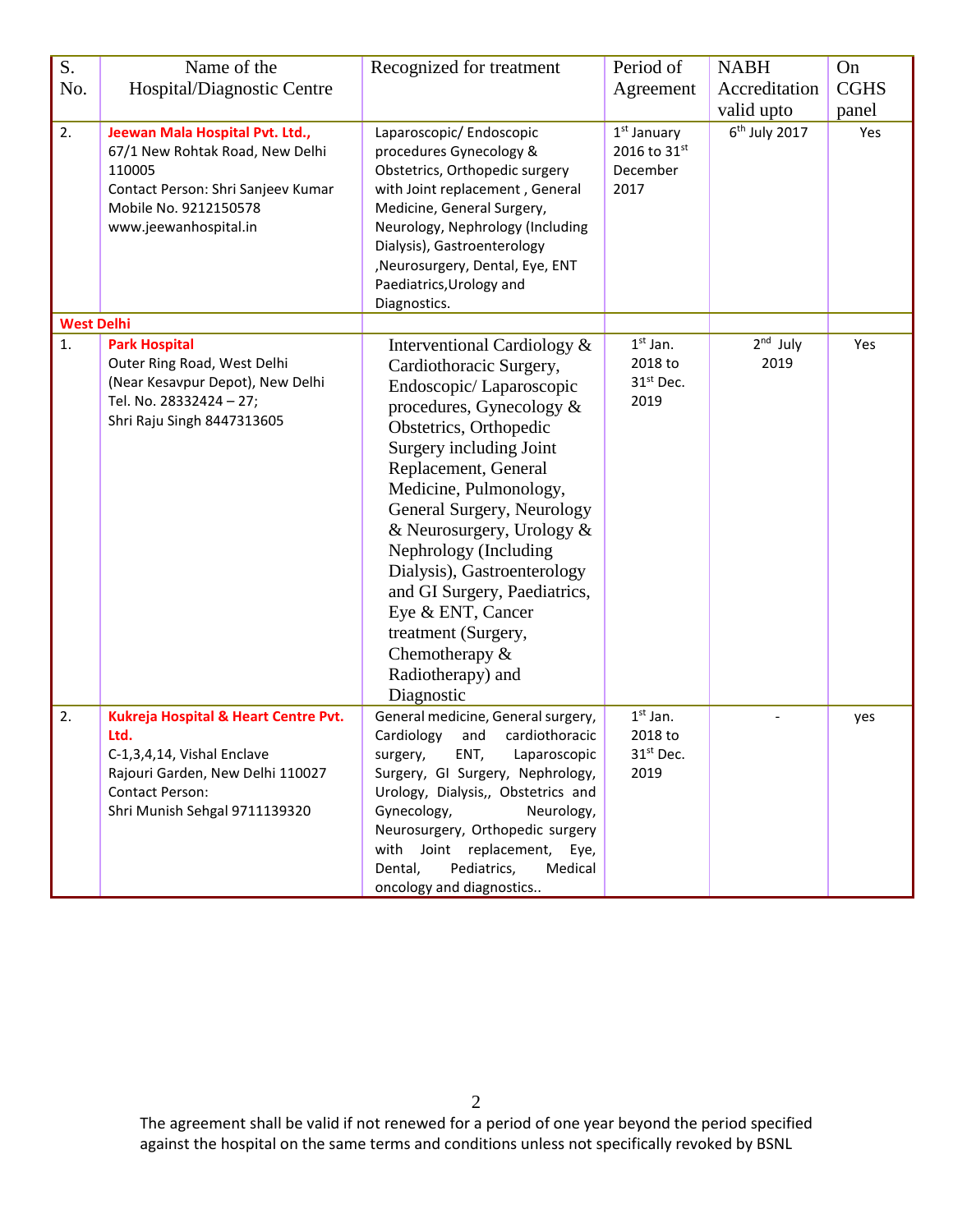| S.  | Name of the                                                                                                                                                                          | Recognized for treatment                                                                                                                                                                                                                                                                                                                                                                                                  | Period of                                                                  | <b>NABH</b>                      | On          |
|-----|--------------------------------------------------------------------------------------------------------------------------------------------------------------------------------------|---------------------------------------------------------------------------------------------------------------------------------------------------------------------------------------------------------------------------------------------------------------------------------------------------------------------------------------------------------------------------------------------------------------------------|----------------------------------------------------------------------------|----------------------------------|-------------|
| No. | Hospital/Diagnostic Centre                                                                                                                                                           |                                                                                                                                                                                                                                                                                                                                                                                                                           | Agreement                                                                  | Accreditation                    | <b>CGHS</b> |
|     |                                                                                                                                                                                      |                                                                                                                                                                                                                                                                                                                                                                                                                           |                                                                            | valid upto                       | panel       |
| 3.  | <b>RLKC Hospital &amp; Metro Institute</b><br>Naraina Road (Near Shadipur Metro<br>Station), Pandav Nagar, New<br>Delhi 110008<br>Contact person: Mr. Rajnish Upadhyay<br>9599691105 | Cardiology & Cardiothoracic<br>Surgery, General Medicine,<br>General Surgery, Obstetrics<br>and Gynecology, Pediatrics,<br>ENT, Eye, Endoscopic/<br>Laparoscopic procedures,<br>Pulmonology, Gastrointestinal<br>Surgery, Orthopedic surgery<br>with Joint replacement,<br>Urology, Nephrology<br>(including Dialysis),<br>Neurology and neurosurgery,<br>Cancer treatment (Surgery,<br>Chemotherapy) and<br>Diagnostics. | $1st$ January<br>2018 to<br>31 <sup>st</sup><br>December<br>2019           | Valid upto<br>October 2,<br>2020 | yes         |
| 4.  | <b>Shree Jeewan Hospital</b><br>67/1, New Rohtak Road<br>New Delhi 110 005                                                                                                           | Eye care centre                                                                                                                                                                                                                                                                                                                                                                                                           | 1 <sup>st</sup> January<br>2017 to<br>31 <sup>st</sup><br>December<br>2018 | No                               | Yes         |
| 5.  | Kalra Hospital SRCNC Pvt. Ltd.<br>A4,5 & 6, Kirti Nagar, Main Najafgarh<br>Road, New Delhi 110 015<br>Contact Person: Shri Raman Chaddha<br>9990073456                               | Cardiology, cardiothoracic<br>surgery, Laparoscopic /<br>Endoscopic Surgery , Neurology,<br>Neurosurgery, Gastroenterology,<br>Nephrology including, Dialysis,<br>Urology, Orthopedics including<br>Joint Replacement, General<br>Surgery, General Medicine,<br>Medical and surgical oncology,<br>Eye, ENT, Dental, Obstetrics and<br><b>Gynecology and Diagnostic</b>                                                    | $1st$ January<br>2018 to<br>31 <sup>st</sup><br>December<br>2019           | No                               | Yes         |
| 6.  | <b>Bhagwati Hospital</b><br>CS/OCF-6, (Near Popular Apartment &<br>Mother Dairy Booth), Sector 13,<br>Rohini<br>Delhi 110085                                                         | Cardiology and cardiothoracic<br>surgery Endoscopic/ Laparoscopic<br>procedures Gynecology &<br>Obstetrics, Orthopedic surgery<br>with Joint replacement, General<br>Medicine, General Surgery, Eye,<br>ENT, Neurology, Pulmonology,<br>Neurosurgery, Urology,<br>Nephrology (Including Dialysis),<br>Gastroenterology, Dental,<br>Paediatrics, and Diagnostics.                                                          | $1st$ January<br>2018 to<br>31 <sup>st</sup><br>December<br>2019           | $2nd$ Dec,<br>2019               | Yes         |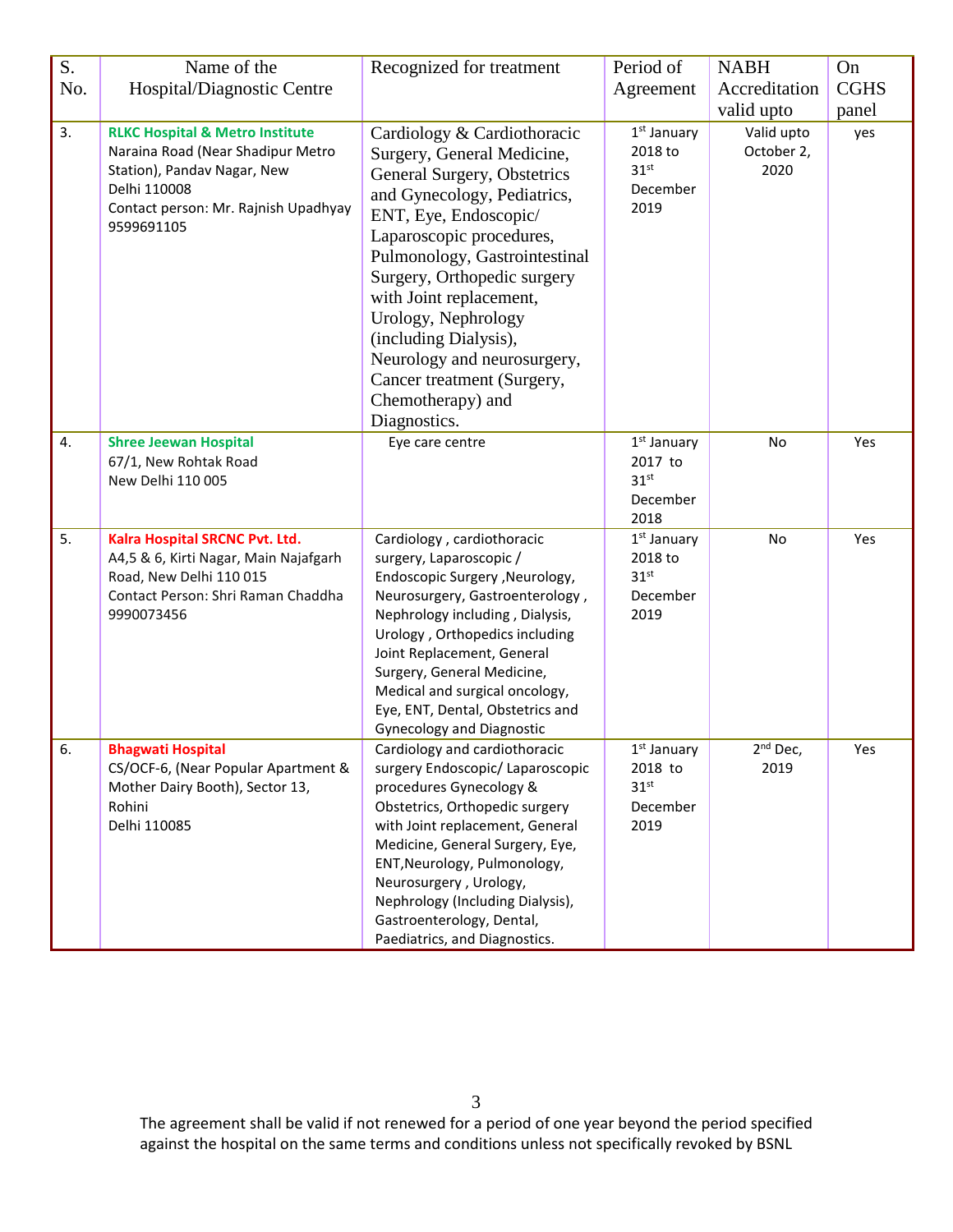| S.      | Name of the                                                                                                                                                                                                                                         | Recognized for treatment                                                                                                                                                                                                                                                                                                                                                           | Period of                                                                    | <b>NABH</b>                    | On          |
|---------|-----------------------------------------------------------------------------------------------------------------------------------------------------------------------------------------------------------------------------------------------------|------------------------------------------------------------------------------------------------------------------------------------------------------------------------------------------------------------------------------------------------------------------------------------------------------------------------------------------------------------------------------------|------------------------------------------------------------------------------|--------------------------------|-------------|
| No.     | Hospital/Diagnostic Centre                                                                                                                                                                                                                          |                                                                                                                                                                                                                                                                                                                                                                                    | Agreement                                                                    | Accreditation                  | <b>CGHS</b> |
|         |                                                                                                                                                                                                                                                     |                                                                                                                                                                                                                                                                                                                                                                                    |                                                                              | valid upto                     | panel       |
| 7.      | <b>Saroj Super Speciality Hospital</b><br>(earlier Saroj Hospital & Heart<br>Institute)<br>Plot No. 2, Institutional Area, Sector<br>14 Extension, Near Madhuban Chowk,<br>Rohini, New Delhi 110 085<br>Contact Person: Pradeep Joshi<br>9891997768 | <b>General Medicines &amp; General</b><br>Surgery, Cardiology & Cardio-<br>thoracic surgery, Orthopedics<br>including Joint Replacement, GI-<br>Surgery, Neurology, Neuro-<br>surgery, Nephrology including<br>Dialysis, Urology, Eye, ENT, Gynae<br>& Obstetrics, Endoscopic/<br>Laparoscopic procedures, Dental,<br>Cancer treatment (Surgery,<br>Chemotherapy) and Diagnostics. | $1st$ January<br>2017 to<br>31 <sup>st</sup><br>December<br>2018             | 4 <sup>th</sup> April,<br>2019 |             |
| $\,8\,$ | <b>Rockland Hospital</b><br>HAF Pocket -B, Sector 12, Phase I<br>Dwarka, New Delhi                                                                                                                                                                  | General Medicine, General Surgery,<br>OBS & Gynae, Endoscopic/<br>Laparoscopic procedures,<br>Paediatrics, Orthopedics Including<br>Joint Replacement, Dental,<br>Cardiology & Cardiothoracic<br>Surgery, Gastroenterology,<br>Urology, Nephrology including<br>Dialysis, Neurology, Neuro surgery,<br>ENT, Eye, Cancer treatment<br>(Surgery, Chemotherapy) and<br>Diagnostics.   | 10 <sup>th</sup> June<br>2015 to 31st<br>December<br>2017                    | 21 <sup>st</sup> Dec,<br>2019  | Yes         |
| 9       | Satyabhama Hospital Pvt. Ltd.<br>RZ-10, Naresh Park, Najafgarh Road,<br>Nangloi, New Delhi-41<br>Contact Person: Mrs. Anita Sharma<br>8506001019                                                                                                    | All services as recognized under<br><b>CGHS</b>                                                                                                                                                                                                                                                                                                                                    | $21^{st}$<br>March<br>2017 to<br>31 <sup>st</sup><br>December<br>2018        |                                | yes         |
| 10      | <b>Venkateshwar Hospital</b><br>Sector 18 A, Dwarka, New Delhi-75<br>Contact Person: Sh. Manish Agarwal<br>7290072990                                                                                                                               | Cardiology, Cardiac Surgery, Joint<br>replacement, Medical and Surgical<br>oncology and General purpose<br>hospitalization.                                                                                                                                                                                                                                                        | $14^{\text{th}}$<br>March<br>2017 to<br>$31^{st}$<br>December<br>2018        |                                |             |
| 11.     | <b>Aakash Healthcare Hospital</b><br>Hospital Plot, Road No. 201, Sector 3,<br>Dwarka, New Delhi 110075<br>Contact Person: Mr. Keshav Verma<br>9650493708                                                                                           | General hospitalization                                                                                                                                                                                                                                                                                                                                                            | 13 <sup>th</sup> January<br>2018 to 31st<br>December<br>2020                 |                                |             |
| 12      | <b>Bhagat Chandra Hospital</b><br>RZ, F-1/1, Mahavir Enclave,<br>New Delhi-45<br>Contact person: Mr. Shammi Kalal<br>8130190033, 9811279079                                                                                                         | General Medicine, Gynae & Obs.,<br>Orthopedics and joint replacements,<br>General<br>Surgery,<br>Endoscopic/<br>Laparoscopic procedures, Neurology &<br>Surgery,<br>Gastroenterology,<br>Neuro<br>Urology & Nephrology including<br>dialysis, Eye, ENT, Cancer treatment<br>(Surgery,<br>Chemotherapy)<br>and<br>Diagnostics.                                                      | 29 <sup>st</sup><br>March<br>2017 to<br>31 <sup>st</sup><br>December<br>2018 | $9th$ Oct,<br>2017             | yes         |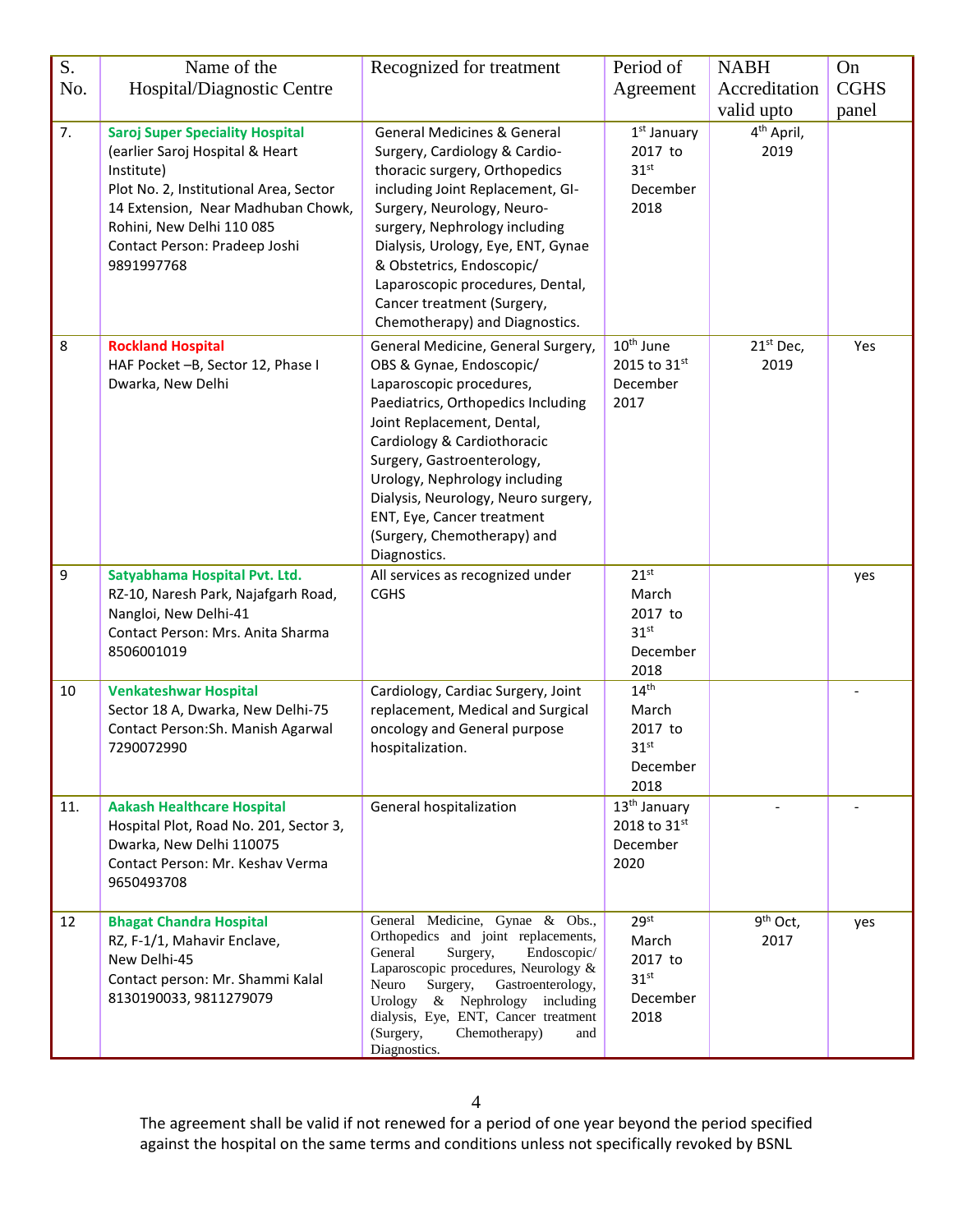| S.                 | Name of the                                                                                                                                                                                                                                          | Recognized for treatment                                                                                                                                                                                                                                                                                                                                                                                                                                         | Period of                                                                  | <b>NABH</b>                         | On          |
|--------------------|------------------------------------------------------------------------------------------------------------------------------------------------------------------------------------------------------------------------------------------------------|------------------------------------------------------------------------------------------------------------------------------------------------------------------------------------------------------------------------------------------------------------------------------------------------------------------------------------------------------------------------------------------------------------------------------------------------------------------|----------------------------------------------------------------------------|-------------------------------------|-------------|
| No.                | Hospital/Diagnostic Centre                                                                                                                                                                                                                           |                                                                                                                                                                                                                                                                                                                                                                                                                                                                  | Agreement                                                                  | Accreditation                       | <b>CGHS</b> |
|                    |                                                                                                                                                                                                                                                      |                                                                                                                                                                                                                                                                                                                                                                                                                                                                  |                                                                            | valid upto                          | panel       |
| 13                 | <b>Action Cancer Hospital</b><br>A-4, Paschim Vihar, New Delhi-63<br>Contact Person: Mr. Vineet Arora<br>9289522005                                                                                                                                  | Cancer treatment (Chemotherapy,<br>Cancer Surgery & Radiotherapy)                                                                                                                                                                                                                                                                                                                                                                                                | 19 <sup>th</sup> April<br>2017 to<br>31 <sup>st</sup><br>December<br>2018  | $13th$ Sep,<br>2018                 | yes         |
| <b>South Delhi</b> |                                                                                                                                                                                                                                                      |                                                                                                                                                                                                                                                                                                                                                                                                                                                                  |                                                                            |                                     |             |
| 1.                 | <b>Primus Super Speciality Hospital</b><br>Chandra Gupt Marg, Chanakyapuri<br>New Delhi 110 021<br>Tel. Nos. 66206630; 66206640 fax<br>66206650; 26112633<br>Contact Person: Dr. Dinesh Batra, CEO,<br>9811051157<br>Website: www.primushospital.com | <b>Interventional Cardiology &amp;</b><br>cardiothoracic & Endovascular Surgery<br>& (CTVS), Endoscopic/Laparoscopic<br>procedures, Gynecology, ENT, Eye,<br>Orthopedic surgery including Joint<br>Replacement, General Mrdicine,<br>General Surgery, Pulmonology,<br>Neurology & Neurosurgery, Urology &<br>Nephorology (Including Dialysis),<br>Gastroenterology and GI surgery,<br>Paediatrics, Cancer treatment (Surgery,<br>Chemotherapy) and Diasgnostics. | 1 <sup>st</sup> January<br>2017 to<br>31 <sup>st</sup><br>December<br>2018 | 5 <sup>th</sup><br>December<br>2017 | yes         |
| 2.                 | <b>Rockland Hospital</b><br>B-33-34, Qutab Institutional Area<br><b>New Delhi 110 016</b>                                                                                                                                                            | General Medicine, General Surgery,<br>OBS & Gynae, Endoscopic/<br>Laparoscopic procedures,<br>Paediatrics, Orthopedics Including<br>Joint Replacement, Dental,<br>Cardiology & Cardiothoracic<br>Surgery, Gastroenterology,<br>Urology, Nephrology including<br>Dialysis, Neurology, Neuro Surgery,<br>ENT, Eye, Cancer treatment<br>(Surgery, Chemotherapy)and<br>Diagnostics                                                                                   | $1st$ January<br>2017 to<br>31 <sup>st</sup><br>December<br>2018           | 6 <sup>th</sup> March<br>2017       | Yes         |
| 3.                 | <b>Fortis Escorts Heart Institute</b><br>Okhla Road<br>New Delhi<br>Contact person: Shri Mohan Sharma<br>9911544419                                                                                                                                  | Cardiology, Cardio Vascular Surgery<br>Orthopedics (including joint<br>replacement)<br>Gastroenterology (including liver<br>transplant)                                                                                                                                                                                                                                                                                                                          | $1st$ January<br>2018 to<br>31 <sup>st</sup><br>December<br>2019           | Valid upto<br>June 15,<br>2020      | yes         |
| 4.                 | <b>Bansal Hospital</b><br>A-1, New Friends Colony<br>New Delhi 110 025<br>Contact Person: Ms. Seema Nigam<br>Mobile Nos. 9810024181/9810289578                                                                                                       | General Medicine, General Surgery,<br>Endoscopic/Laparoscopic<br>procedures, Gynae & Obst.,<br>Pediatrics, ENT, GI surgery, Eye,<br>Neurosurgery, Orthopedics Surgery<br>including Joint Replacement,<br>Nephrology, Dental, Urology &<br>Diagnostic                                                                                                                                                                                                             | $1st$ January<br>2018 to<br>31 <sup>st</sup><br>December<br>2019           | September<br>2017                   | Yes         |
| 5.                 | <b>Cygnus Orthocare Hospital</b><br>C-5/29, Opp. IIT Main Gate<br>Safdarjung Development Area<br>New Delhi 110016<br>Contact Person: Vikas Kumar, AM<br>Marketing - 9868908051                                                                       | General Medicine, Gynae&<br>Obs., Orthopedics and joint<br>replacements, General<br>Surgery, Endoscopic/Laproscopic<br>procedures, Neurology & Neuro<br>Surgery, Gastroenterology, Dental,<br>Urology & Nephrology, Eye, ENT<br>and Diagnostics.                                                                                                                                                                                                                 | $1st$ January<br>2018 to<br>31 <sup>st</sup><br>December<br>2019           | Valid upto<br>9.11.2019             | Yes         |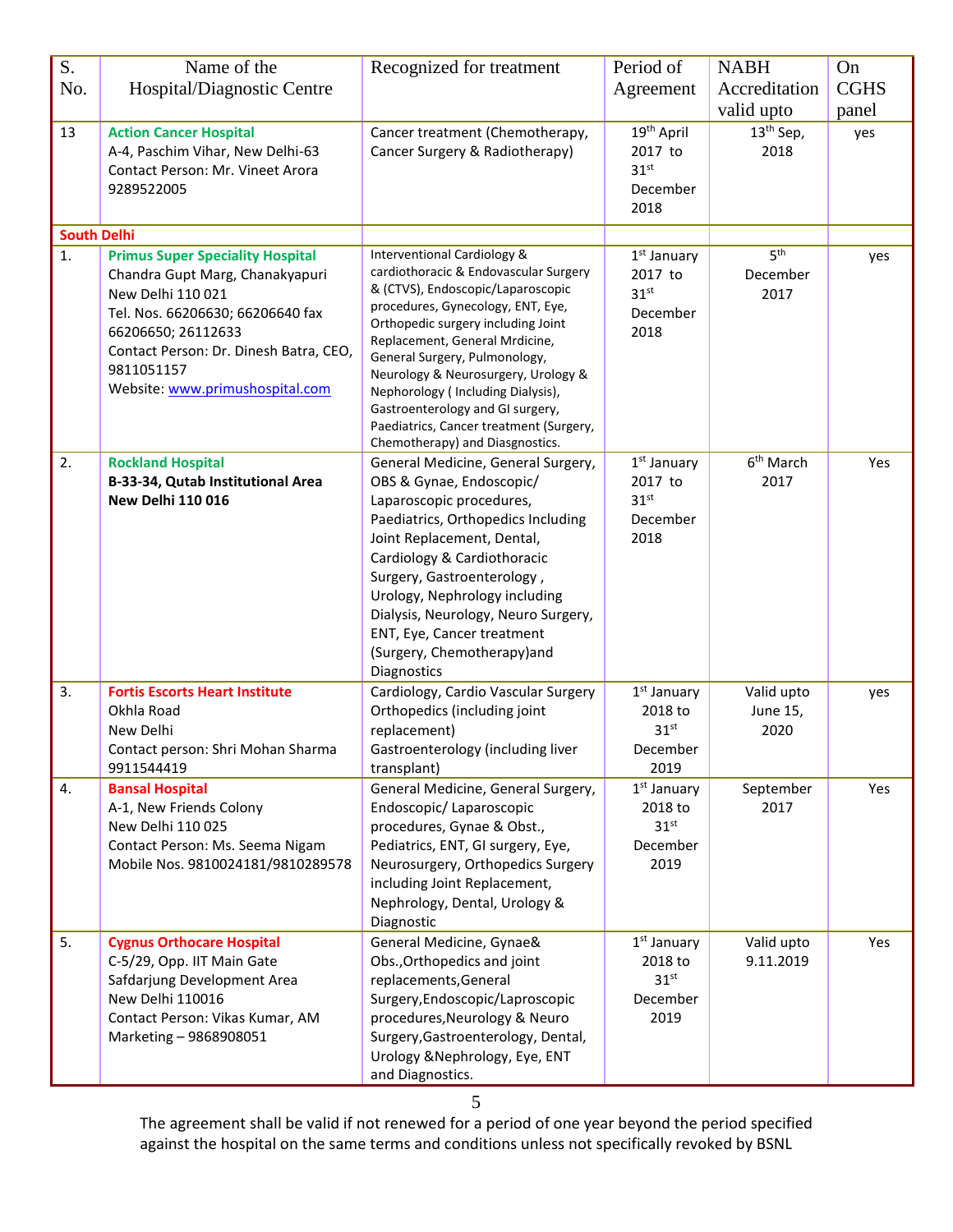| S.             | Name of the                                                                                                                                                                                 | Recognized for treatment                                                                                                                                                                                                                                                                                                                                              | Period of                                                                       | <b>NABH</b>                     | On          |
|----------------|---------------------------------------------------------------------------------------------------------------------------------------------------------------------------------------------|-----------------------------------------------------------------------------------------------------------------------------------------------------------------------------------------------------------------------------------------------------------------------------------------------------------------------------------------------------------------------|---------------------------------------------------------------------------------|---------------------------------|-------------|
| No.            | Hospital/Diagnostic Centre                                                                                                                                                                  |                                                                                                                                                                                                                                                                                                                                                                       | Agreement                                                                       | Accreditation                   | <b>CGHS</b> |
|                |                                                                                                                                                                                             |                                                                                                                                                                                                                                                                                                                                                                       |                                                                                 | valid upto                      | panel       |
| 6.             | <b>Universal Centre of Health Sciences</b><br>Bye-Pass road, Molarband Extension<br>Badarpur<br>New Delhi 110044                                                                            | All General Purpose treatment                                                                                                                                                                                                                                                                                                                                         | $15^{\text{th}}$<br>January<br>2016 to<br>31 <sup>st</sup><br>December<br>2017  | No                              |             |
| $\overline{7}$ | <b>Vimhans Primamed Super Speciality</b><br><b>Hospital</b><br>No 1, Institutional Area, Nehru Nagar,<br>New Delhi<br><b>Contact Person: M.L Shan</b><br>Mobile No 9810175432               | science,<br>Orthopedics,<br>Joint<br>Neuro<br>cardiology,<br>Spine<br>replacement,<br>Rehabilitation, Occupational Therapy,<br>Internal Medicine, ENT, General &<br>Minimal Invasive surgery.                                                                                                                                                                         | 24 <sup>th</sup> April,<br>2017 to<br>31 <sup>st</sup><br>December,<br>2018     |                                 |             |
| 8.             | <b>Moolchand Medicity Hospital</b><br>Lajpat Nagar III, New Delhi-110024<br>Contact Person: Mr. Pratap Singh Mehra<br>Mobile No:-9650960151                                                 | On CGHS rates:<br>Cardiology, Joint replacement<br>surgery (Knee/Hip, ankle, shoulder,<br>elbow and wrist), Neurology,<br>Nephrology, General medicine,<br>Medical & surgical oncology,<br>Medical ICU, Radiology, OPD<br>consultation, in the above<br>specialities, pathology, General<br>surgery.<br><b>Rest of the treatments on</b><br>Moolchand SOC 2013 rates. | 29 <sup>th</sup> May,<br>2017 to<br>31 <sup>st</sup><br>December,<br>2018       | 18 <sup>th</sup> March,<br>2019 |             |
| 9.             | Pushpawati Singhania Hospital &<br><b>Research Institute</b><br>Sheikh Sarai, Saket<br>New Delhi<br>Contact Person: Devendra Rawat<br>9871092539                                            | Cardiology & Cardiac and Vascular<br>Surgery, Neurology & Neuro<br>Surgery, Orthopedics & Joint<br>Replacement, Gastroenterology &<br>Liver Transplant, Peritoneal<br>dialysis, Haemodialysis & CRRT,<br>Urology, gynecology, Pediatrics,<br>ENT, Diabetics & Endocrinology,<br>oncology, critical care, pain<br>management, nutrition & Dietetics,<br>Psychatry      | 14 <sup>th</sup><br>November<br>2017 to<br>31 <sup>st</sup><br>December<br>2019 | 13 <sup>th</sup> Sept.<br>2018  |             |
| 10.            | <b>Batra Hospital &amp; Medical Research</b><br><b>Centre</b><br>1, Tughlak Institutional Area, Mehrauli<br>Badarpur Road, New Delhi 110 062<br>Contact Person: Zillur Rehman<br>9990926302 | On CGHS rates:<br>Cardiology, Cardiac Surgery, Joint<br>Replacement (Knee/Hip<br>replacement under orthopedics)<br><b>Rest of Services:</b><br>15% discount offer on Hospital<br>tariff exclude consumable,<br>medicines, blood components and<br>packages)                                                                                                           | 27 <sup>th</sup> June<br>2018 to<br>31 <sup>st</sup><br>December<br>2020        | 22 <sup>nd</sup> March<br>2020  |             |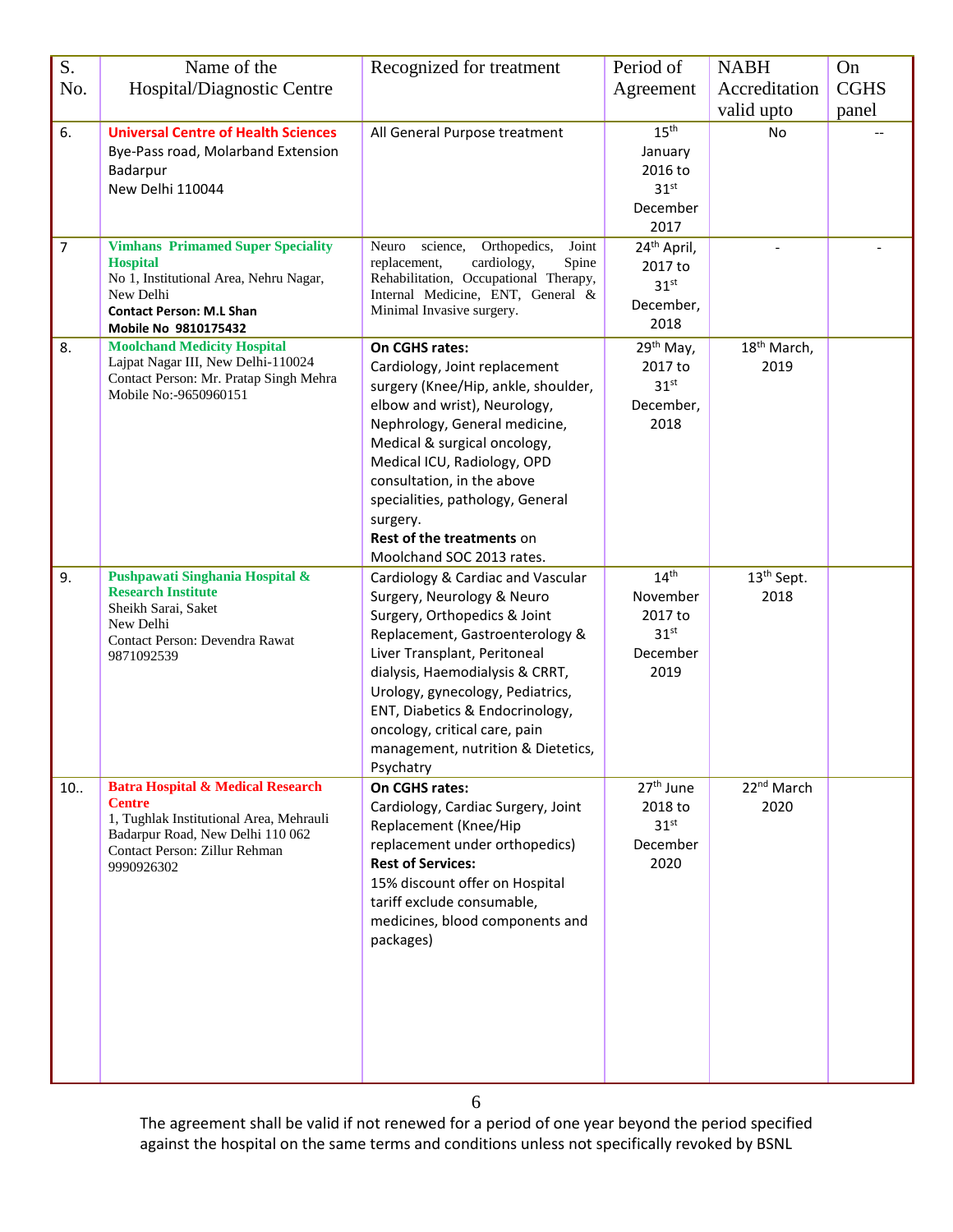| S.                | Name of the                                                                                                                                                                         | Recognized for treatment                                                                                                                                                                                                                                                                                         | Period of                                                                  | <b>NABH</b>                   | On          |
|-------------------|-------------------------------------------------------------------------------------------------------------------------------------------------------------------------------------|------------------------------------------------------------------------------------------------------------------------------------------------------------------------------------------------------------------------------------------------------------------------------------------------------------------|----------------------------------------------------------------------------|-------------------------------|-------------|
| No.               | Hospital/Diagnostic Centre                                                                                                                                                          |                                                                                                                                                                                                                                                                                                                  | Agreement                                                                  | Accreditation                 | <b>CGHS</b> |
|                   |                                                                                                                                                                                     |                                                                                                                                                                                                                                                                                                                  |                                                                            | valid upto                    | panel       |
| <b>East Delhi</b> |                                                                                                                                                                                     |                                                                                                                                                                                                                                                                                                                  |                                                                            |                               |             |
| 1.                | <b>Jeevan Anmol Hospital</b><br>Mayur Vihar Phase I, Delhi<br>Shri Jitendra Sharma 9990129684<br>22750380; 22795237 Telefax:<br>22755993                                            | Laparoscopic/ Endoscopic<br>procedures, Gynecology&<br>Obstetrics, Orthopedic surgery with<br>Joint replacement , Cardiology,<br>General Medicine, General Surgery,<br>Neurology, Nephrology (Including<br>Dialysis), Gastroenterology,<br>Neurosurgery, Eye, ENT, Dental,<br>Paediatrics, Urology & Diagnostic. | $1st$ Jan.<br>2016 to<br>31 <sup>st</sup> Dec.<br>2017                     | Valid upto<br>May 18,<br>2017 | Yes         |
| 2.                | <b>Garg Hospital</b><br>8-9 AGCR Enclave, Opp. Kakardooma<br>Courts, Delhi 110092<br><b>Contact Persons:</b><br>Shri Deependra Kumar 9654967536<br>Dr. Sanjay Garg 9811078382       | General Medicine, General<br>Surgery, Obstetrics and<br>Gynecology, Pediatrics, Eye,<br>ENT, Endoscopic/ Laparoscopic<br>procedures, Orthopedic surgery,<br>Urology, and Diagnostics                                                                                                                             | $1st$ Jan.<br>2018 to<br>31st Dec.<br>2019                                 | Valid upto<br>June 9, 2020    | Yes         |
| 3.                | <b>Malik Radix Health Care</b><br>C-218, Nirman Vihar, Vikas Marg<br>Delhi 110 092                                                                                                  | General Medicine, General Surgery,<br>Endoscopic/Laparoscopic<br>procedures, Eye, ENT, Obstetrics<br>and Gynaecology, Orthopaedic<br>surgery and Diagnostics                                                                                                                                                     | 1 <sup>st</sup> January<br>2017 to<br>31 <sup>st</sup><br>December<br>2018 | No                            | Yes         |
| 4.                | <b>Khandelwal Hospital &amp; Urology</b><br><b>Centre</b><br>B-16, East Krishna Nagar, Main Swaran<br>Cinema Road, Delhi 110 051<br>Contact Person: Shri Dilawar Khan<br>9540938211 | Laparoscopic/ Endoscopic<br>procedures Gynecology &<br>Obstetrics, Orthopedic surgery with<br>Joint replacement, General<br>Medicine, General Surgery,<br>Neurology, Nephrology (Including<br>Dialysis), Gastroenterology,<br>Neurosurgery, Paediatrics, Urology<br>and Diagnostic.                              | $1st$ January<br>2018 to 31st<br>December<br>2019                          | Valid upo<br>July 02, 2019    | yes         |
| 5                 | Panchsheel Hospital Pvt. Ltd.<br>C-3/63A, 64A, Yamuna Vihar, Delhi-53<br>Contact person: Mr. Pawan Sharma<br>9953111722, 9560683011                                                 | All services as recognized under CGHS<br>i.e General Medicine, Gynae & OBS,<br>Orthopedics and joint Replacements,<br>General Surgery,<br>Endoscopic/Laparoscopic procedures,<br>Gastroenterology, Urology,<br>Nephrology, Eye, ENT and<br>Diagnostics.                                                          | 7 <sup>th</sup> April<br>2017 to<br>31 <sup>st</sup><br>December<br>2018   |                               | yes         |
| 6                 | <b>Apex citi Hospital</b><br>D-440, West Vinod Nagar, I.P Ext.,<br>Patparganj, Delhi<br>Contact person: Mr. Pawan Sharma<br>9953111722, 9560683011                                  | All services as recognized under CGHS<br>i.e General Medicine, General Surgery,<br>Gynecology and Obst., Orthopaedic,<br>Eye, ENT, Endoscopic/Laparascopics<br>Surgery, Gastroenterology, Neurology,<br>Urology, nephrology and Diagnostics.                                                                     | 7 <sup>th</sup> April<br>2017 to<br>31 <sup>st</sup><br>December<br>2018   |                               | yes         |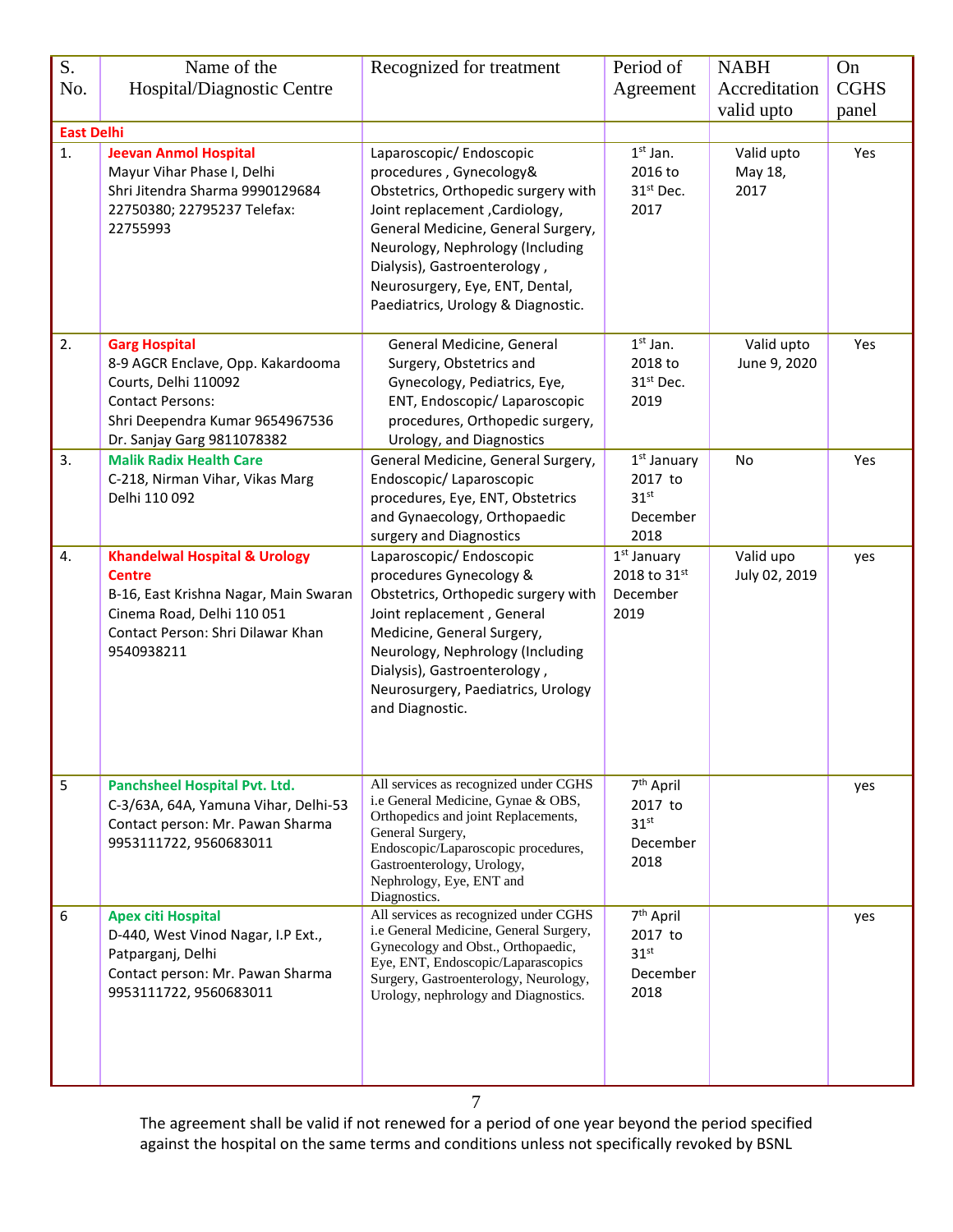| S.                | Name of the                                                                                                                                                                                                                                    | Recognized for treatment                                                                                                                                                                                                                                                                                                                                                                                                                               | Period of                                                                  | <b>NABH</b>                   | On          |
|-------------------|------------------------------------------------------------------------------------------------------------------------------------------------------------------------------------------------------------------------------------------------|--------------------------------------------------------------------------------------------------------------------------------------------------------------------------------------------------------------------------------------------------------------------------------------------------------------------------------------------------------------------------------------------------------------------------------------------------------|----------------------------------------------------------------------------|-------------------------------|-------------|
| No.               | Hospital/Diagnostic Centre                                                                                                                                                                                                                     |                                                                                                                                                                                                                                                                                                                                                                                                                                                        | Agreement                                                                  | Accreditation                 | <b>CGHS</b> |
|                   |                                                                                                                                                                                                                                                |                                                                                                                                                                                                                                                                                                                                                                                                                                                        |                                                                            | valid upto                    | panel       |
| <b>NCR Region</b> |                                                                                                                                                                                                                                                |                                                                                                                                                                                                                                                                                                                                                                                                                                                        |                                                                            |                               |             |
| 1.                | <b>Narinder Mohan Hospital</b><br>Mohan Nagar, Ghaziabad 201007<br>Contact Person: Sanjeev Gupta<br>9818773020; 9312833203<br>Phone: 95120-24732522, 24732522,<br>24732523, 24732718 Fax 24732659<br>Website:<br>www.narindermohanhospital.com | General Medicine, General Surgery,<br>Laparoscopic / Endoscopic Surgery,<br>Gynae & Obst, Dental, Eye, ENT,<br>Pediatrics, Orthopedic surgery with<br>Joint replacement, Urology,<br>Neurology, Neuro Surgery,<br>Nephrology, GI Surgery, Dialysis,<br>Cardiology, Cardiothoracic Surgery,<br>Medical, Surgical and Radiation<br>Oncology and diagnostics                                                                                              | 1 <sup>st</sup> January<br>2018 to<br>31 <sup>st</sup><br>December<br>2019 | $21^{st}$<br>December<br>2018 | Yes         |
| 2.                | <b>Yashoda Hospital &amp; Research Centre</b><br>III M, Nehru Nagar, Ghaziabad<br>Sekhar-9717491011                                                                                                                                            | Cardiology & Cardiothoracic<br>Surgery, Endoscopic/<br>Laparoscopic procedures,<br>Gynecology & Obstetrics,<br>Orthopedic Surgery including<br>Joint Replacement, General<br>Medicine, Pulmonology,<br>General Surgery, Neurology &<br>Neurosurgery, Urology &<br>Nephrology (Including<br>Dialysis), Gastroenterology<br>and GI Surgery, Paediatrics,<br>Dental, Eye & ENT, Cancer<br>treatment (Surgery $\&$<br>Chemotherapy) and<br>Diagnostics.aa  | 1 <sup>st</sup> January<br>2018 to<br>31 <sup>st</sup><br>December<br>2019 | 13 <sup>th</sup> June<br>2018 | Yes         |
| 3.                | <b>Yashoda Superspeciality Hospital</b><br>H-1, Kaushambi, Ghaziabad<br>Sekhar-9717491011<br>Dr. Vikram Grover 7838113383<br>Shri Ramesh Lamba 8750056821                                                                                      | Cardiology & Cardiothoracic<br>Surgery, Endoscopic/<br>Laparoscopic procedures,<br>Gynecology & Obstetrics,<br><b>Orthopedic Surgery including</b><br>Joint Replacement, General<br>Medicine, General Surgery,<br>Neurology & Neurosurgery,<br>Urology & Nephrology<br>(Including Dialysis),<br>Gastroenterology and GI<br>Surgery, Pulmonology,<br>Paediatrics, Dental, Eye &<br>ENT, Cancer treatment<br>(Surgery & Chemotherapy)<br>and Diagnostics | $1st$ January<br>2018 to<br>31 <sup>st</sup><br>December<br>2019           | 26 <sup>th</sup> Oct.<br>2019 | Yes         |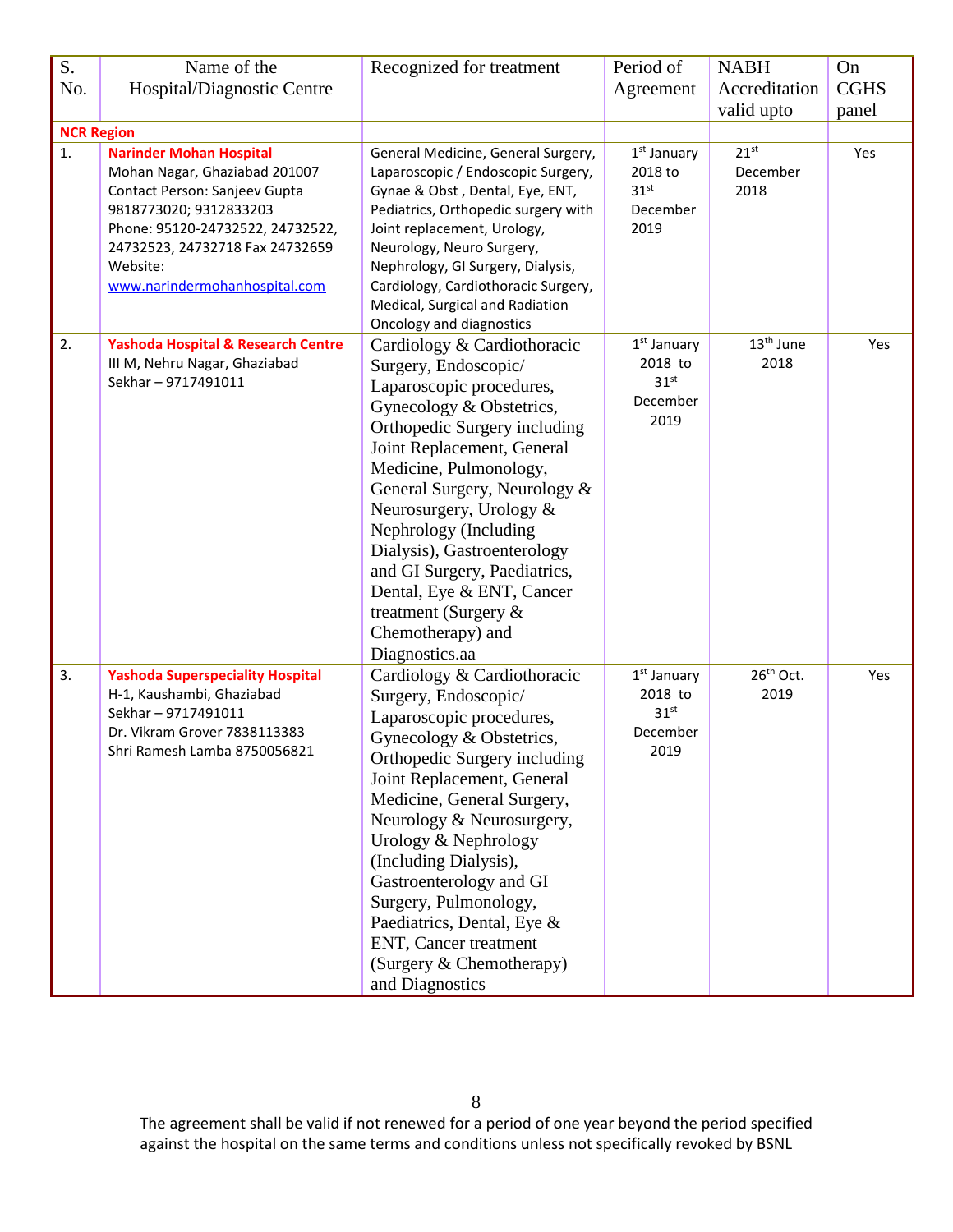| S.  | Name of the                                 | Recognized for treatment                                                 | Period of             | <b>NABH</b>           | On          |
|-----|---------------------------------------------|--------------------------------------------------------------------------|-----------------------|-----------------------|-------------|
| No. | Hospital/Diagnostic Centre                  |                                                                          | Agreement             | Accreditation         | <b>CGHS</b> |
|     |                                             |                                                                          |                       | valid upto            | panel       |
| 4.  | <b>Metro Hospital &amp; Heart Institute</b> | Cardiology & Cardiothoracic                                              | $1st$ January         | $22^{nd}$ Feb,        | Yes         |
|     | X-1, Sector 12, Noida 201301                | Surgery, Endoscopic/ Laparoscopic                                        | 2018 to               | 2020                  |             |
|     | Ms. Chhaya Malhotra 0852722211              | procedures, Pulmonology,                                                 | 31 <sup>st</sup>      |                       |             |
|     | Mr. Rajnish Upadhyay 9599691105             | Gynecology & Obstetrics,                                                 | December              |                       |             |
|     |                                             | Orthopedic Surgery including Joint                                       | 2019                  |                       |             |
|     |                                             | Replacement, General Medicine,                                           |                       |                       |             |
|     |                                             | General Surgery, Neurology &                                             |                       |                       |             |
|     |                                             | Neurosurgery, Urology &                                                  |                       |                       |             |
|     |                                             | Nephrology (Including Dialysis),                                         |                       |                       |             |
|     |                                             | Gastroenterology and GI Surgery,                                         |                       |                       |             |
|     |                                             | Paediatrics, Eye & ENT, Dental,                                          |                       |                       |             |
|     |                                             | Cancer treatment (Surgery,                                               |                       |                       |             |
|     |                                             | Chemotherapy) and Diagnostics.                                           |                       |                       |             |
| 5.  | <b>Metro Heart Institute</b><br>Sector 16-A | Cardiology & Cardiothoracic<br>Surgery and Pulmonary Function            | $1st$ Jan<br>2018 to  | $2nd$ July 2018       | Yes         |
|     | Faridabad                                   | Test, General Medicine, General                                          | 31 <sup>st</sup> Dec. |                       |             |
|     | 0129-4277777 fax 4277799                    | Surgery, Obstetrics and                                                  | 2019                  |                       |             |
|     | Contact person:                             | Gynecology, Pediatrics, ENT,                                             |                       |                       |             |
|     | Shri Yogesh Sharma 9810628963               | Ophthalmology, Endoscopy Surgery                                         |                       |                       |             |
|     | Shri Aseem Gupta 8586931121                 | , Dental, Gastrointestinal Surgery,                                      |                       |                       |             |
|     |                                             | Orthopedic surgery with Joint                                            |                       |                       |             |
|     |                                             | replacement, Urology, nephrology                                         |                       |                       |             |
|     |                                             | including dialysis, neurology and                                        |                       |                       |             |
|     |                                             | neurosurgery, Medical and surgical                                       |                       |                       |             |
|     |                                             | oncology and diagnostics.                                                |                       |                       |             |
| 6.  | <b>Sarvodaya Hospital &amp; Research</b>    | General<br>Medicine,<br>General                                          | $1st$ January         | 19 <sup>th</sup> June | Yes         |
|     | <b>Centre</b>                               | Surgery, Laparoscopic / Endoscopic                                       | 2017 to               | 2017                  |             |
|     | YMCA Road, Sector 8                         | Surgery, Gynae &Obst, Eye, ENT,                                          | 31 <sup>st</sup>      |                       |             |
|     | Faridabad                                   | Pediatrics, Orthopedic surgery with                                      | December              |                       |             |
|     | Contact person:                             | Joint<br>replacement,<br>Urology,                                        | 2018                  |                       |             |
|     | Aakash Bhatia (head Institutional           | Neurology, Neuro<br>Surgery,<br>GI                                       |                       |                       |             |
|     | Marketing) 0129-4184444                     | Nephrologyincluding<br>Surgery,                                          |                       |                       |             |
|     | Mobile No. 7838858517                       | dialysis,<br>Dental,                                                     |                       |                       |             |
|     |                                             | Cardiology, Cardiothoracic Surgery<br>and<br>diagnostics, Medical<br>and |                       |                       |             |
|     |                                             | <b>Surgical Oncology</b>                                                 |                       |                       |             |
| 7.  | <b>Apollo Hospital</b>                      | (i) Service offered on CGHS rates-                                       | $1st$ January         | $9th$ June,           |             |
|     | E-2, Sector 26, Noida                       | cardiology, Joint replacement                                            | 2017 to               | 2020                  |             |
|     | Contact person: Sunil Bhardwaj              | Surgery (knee/hip replacement                                            | 31 <sup>st</sup>      |                       |             |
|     | 9910204772                                  | made under orthopedics)                                                  | December              |                       |             |
|     |                                             | (ii) For rest of other treatment 15%                                     | 2018                  |                       |             |
|     |                                             | discount is offered on Apollo Tariff                                     |                       |                       |             |
|     |                                             | (it should exclude medicines,                                            |                       |                       |             |
|     |                                             | consumables & blood component                                            |                       |                       |             |
|     |                                             | and package, outsource and                                               |                       |                       |             |
|     |                                             | personalized health checkup)                                             |                       |                       |             |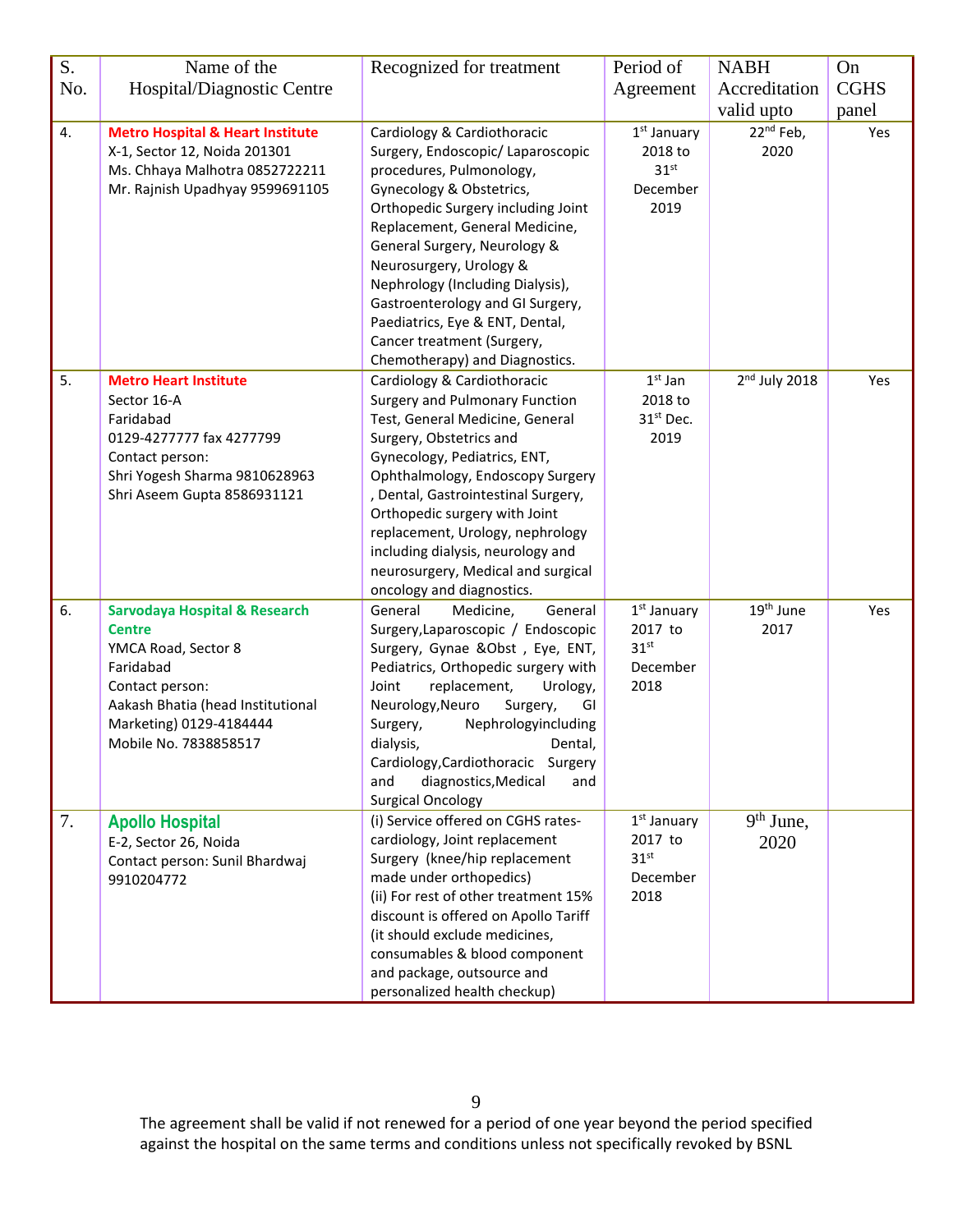| S.  | Name of the                                                                                                                                                                                                                     | Recognized for treatment                                                                                                                                                                                                                                                                                                                                                                                                                | Period of                                                                      | <b>NABH</b>                                         | On                   |
|-----|---------------------------------------------------------------------------------------------------------------------------------------------------------------------------------------------------------------------------------|-----------------------------------------------------------------------------------------------------------------------------------------------------------------------------------------------------------------------------------------------------------------------------------------------------------------------------------------------------------------------------------------------------------------------------------------|--------------------------------------------------------------------------------|-----------------------------------------------------|----------------------|
| No. | Hospital/Diagnostic Centre                                                                                                                                                                                                      |                                                                                                                                                                                                                                                                                                                                                                                                                                         | Agreement                                                                      | Accreditation<br>valid upto                         | <b>CGHS</b><br>panel |
| 8.  | <b>Family Health Care Hospital</b><br>15-HC-1, Vasundhara<br>Ghaziabad                                                                                                                                                          | General Medicine, Gynae & Obs.,<br>Orthopedics, General Surgery,<br>Endoscopic /Laproscopic<br>procedures, Neurology & Neuro<br>Surgery, Gastroenterology, Dental,<br>Urology & Nephrology, Cancer<br>treatment(surgery and<br>chemotherapy) Eye, ENT and<br>Diagnostics.                                                                                                                                                               | 1 <sup>st</sup> January<br>2017 to<br>31 <sup>st</sup><br>December<br>2018     | <b>No</b>                                           | Yes                  |
| 9.  | <b>Paras Hospitals</b><br>C-1, Sushant Lok, Phase I<br>Sector 43, Gurgaon<br>Contact Person - Harpreet Singh<br>mobile No. 9971304696                                                                                           | Cardiology, Orthopedics (including<br>joint replacement)                                                                                                                                                                                                                                                                                                                                                                                | 3rd June<br>2015 to<br>31 <sup>st</sup><br>December<br>2017                    | 30 <sup>th</sup> June,<br>2018                      |                      |
| 10. | <b>Yatharth Wellness Super</b><br><b>Speciality Hospital &amp; Heart</b><br><b>Centre</b><br>Sector 110, Noida<br>Services offered on 5% on CGHS rates.<br>Contact person: Shri Affan Atiq<br>Mobile No. 9810500813; 9555364537 | Interventional Cardiology, General<br>Medicine, General Surgery,<br>Pulmonology, Gynaecology and<br>Obst., Orthopaedics including joint<br>replacement, eye, ENT,<br>Endoscopic/Laparoscopic surgery,<br>Gastroenterology, Neurology &<br>Neurosurgery, Urology Nephrology<br>including dialysis. Dental and<br>Diagnostics.                                                                                                            | 13 <sup>th</sup><br>October<br>2015 to<br>31 <sup>st</sup><br>December<br>2017 | No                                                  | Yes                  |
| 11. | Kailash Hospital & Heart Institute<br>H-3, Sector 27, Noida                                                                                                                                                                     | Interventional cardiology &<br>cardiothoracic surgery,<br>endoscopic/laparoscopic<br>procedures, Gynaecology &<br>obstetrics, Orthopaedic surgery<br>including joint replacement,<br>general medicine, General surgery,<br>neurology & Neurosurgery, urology<br>& nephrology (including dialysis)<br>Gastroenterology and GI surgery,<br>Paediatrics, Eye, ENT, Dental,<br>Cancer treatment (Surgery,<br>Chemotherapy) and Diagnostics. | $1st$ January<br>2018 to<br>31 <sup>st</sup><br>December<br>2019               | Valid up to<br>$15^{\text{th}}$<br>February<br>2018 | Yes                  |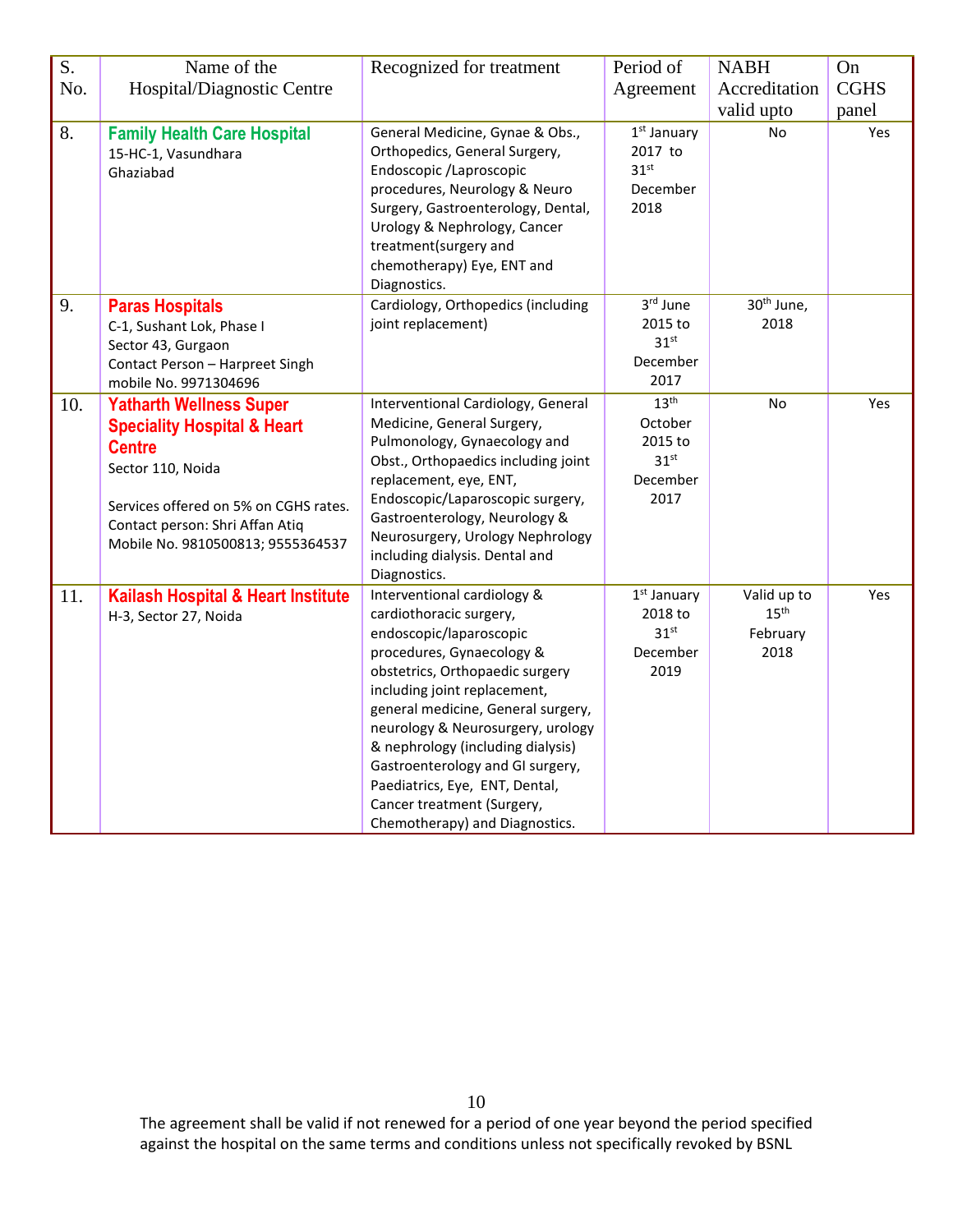| S.  | Name of the                                                                                                                                                                     | Recognized for treatment                                                                                                                                                                                                                                                                                                                                                                                                                                                                           | Period of                                                                 | <b>NABH</b>                     | On          |
|-----|---------------------------------------------------------------------------------------------------------------------------------------------------------------------------------|----------------------------------------------------------------------------------------------------------------------------------------------------------------------------------------------------------------------------------------------------------------------------------------------------------------------------------------------------------------------------------------------------------------------------------------------------------------------------------------------------|---------------------------------------------------------------------------|---------------------------------|-------------|
| No. | Hospital/Diagnostic Centre                                                                                                                                                      |                                                                                                                                                                                                                                                                                                                                                                                                                                                                                                    | Agreement                                                                 | Accreditation                   | <b>CGHS</b> |
|     |                                                                                                                                                                                 |                                                                                                                                                                                                                                                                                                                                                                                                                                                                                                    |                                                                           | valid upto                      | panel       |
| 12. | <b>Felix Hospital</b><br>NH-01, Sector 137, Express Way<br>Noida 201305<br><b>Contact Person:</b><br>Mr. Ashwani Singh 9818799185                                               | Interventional Cardiology &<br>Cardiothoracic Surgery,<br>Laparoscopic/Endoscopic<br>procedures, Gynecology &<br>Obstetrics, Orthopedic Surgery<br>including Joint replacement,<br>Pulmonology, Rheumatology,<br>General Medicine, General Surgery,<br>neurology & neurosurgery, Urology<br>& Nephrology (including dialysis),<br>Gastroenterology and GI surgery,<br>Vascular & Plastic surgery,<br>Paediatrics, Eye & ENT, Dental,<br>cancer tratment (surgery,<br>chemotherapy) and Diagnostics | 21st Oct.<br>2016 to<br>31 <sup>st</sup> Dec.<br>2018                     | Valid up to<br>July 02, 2019    | yes         |
| 13  | <b>Shanti Gopal Hospital</b><br>Plot No. NH-1, ahinsa Khand-II,<br>Indrapuram Ghaziabad (UP)-201010<br>Contact Person: Mr. Raisuddin Saifi<br>9711262147                        | All services as recognized under<br>CGHS I.e. General Medicine, Non-<br>invasive cardiology, Pulmonology,<br>Pediatrics, General Surgery,<br>Orthopedics including joint<br>replacement, Eye, ENT,<br>Endoscopic/Laparoscopic Surgery,<br>Gastroenterology and GI Surgery,<br>Neurology and neurosurgery,<br>urology, nephrology including<br>dialysis and Diagnostics.                                                                                                                            | 13 <sup>th</sup> April<br>2017 to<br>31 <sup>st</sup><br>December<br>2018 | 30 <sup>th</sup> March,<br>2018 | yes         |
| 14. | <b>Medanta Hospital</b><br>Sector 38, Gurgaon<br>Contact Person: Mr. Abhijeet Kumar<br>Sr. General Manager- Marketing<br>Mobile No:-9958899479<br>Mr. Gajendra Singh 9650004512 | On CGHS rates:<br>Cardiology, CTVS, Vascular Surgery,<br>Orthopedic and Joint replacement,<br>Medical and Surgical Oncology,<br>Nephrology & Renal Transplant.<br>For rest of treatments 15 %<br>discounts on Medanta Tariff (it<br>should exclude consumable,<br>medicines, stent, implants, OT,<br>Anesthesia & Surgery' fee)                                                                                                                                                                    | 10 <sup>th</sup> June<br>2018 to<br>31 <sup>st</sup><br>December<br>2020  | 22 <sup>nd</sup> March,<br>2020 |             |
| 15. | <b>Mayom Hospital</b><br>D-Block, South City-I<br>Gurugram 122007<br>Contact Person: Sudhir Mandal<br>8448695086; 8750074650                                                    | General Medicine, General Surgery,<br>Gynecology and Obst, Orthopedic<br>including Joint Replacement,<br>Cardiology, Eye, ENT, Endoscopic/<br>Laparoscopic Surgery,<br>Gastroenterology, Neurology,<br>Urology, Nephrology including<br>Dialysis, Dental and Diagnostics                                                                                                                                                                                                                           | $6th$ July<br>2018 to<br>31 <sup>st</sup><br>December<br>2020             |                                 | Yes         |
|     |                                                                                                                                                                                 | SPECIALITY (SELECTIVE) HOSPITALS                                                                                                                                                                                                                                                                                                                                                                                                                                                                   |                                                                           |                                 |             |
|     |                                                                                                                                                                                 |                                                                                                                                                                                                                                                                                                                                                                                                                                                                                                    |                                                                           |                                 |             |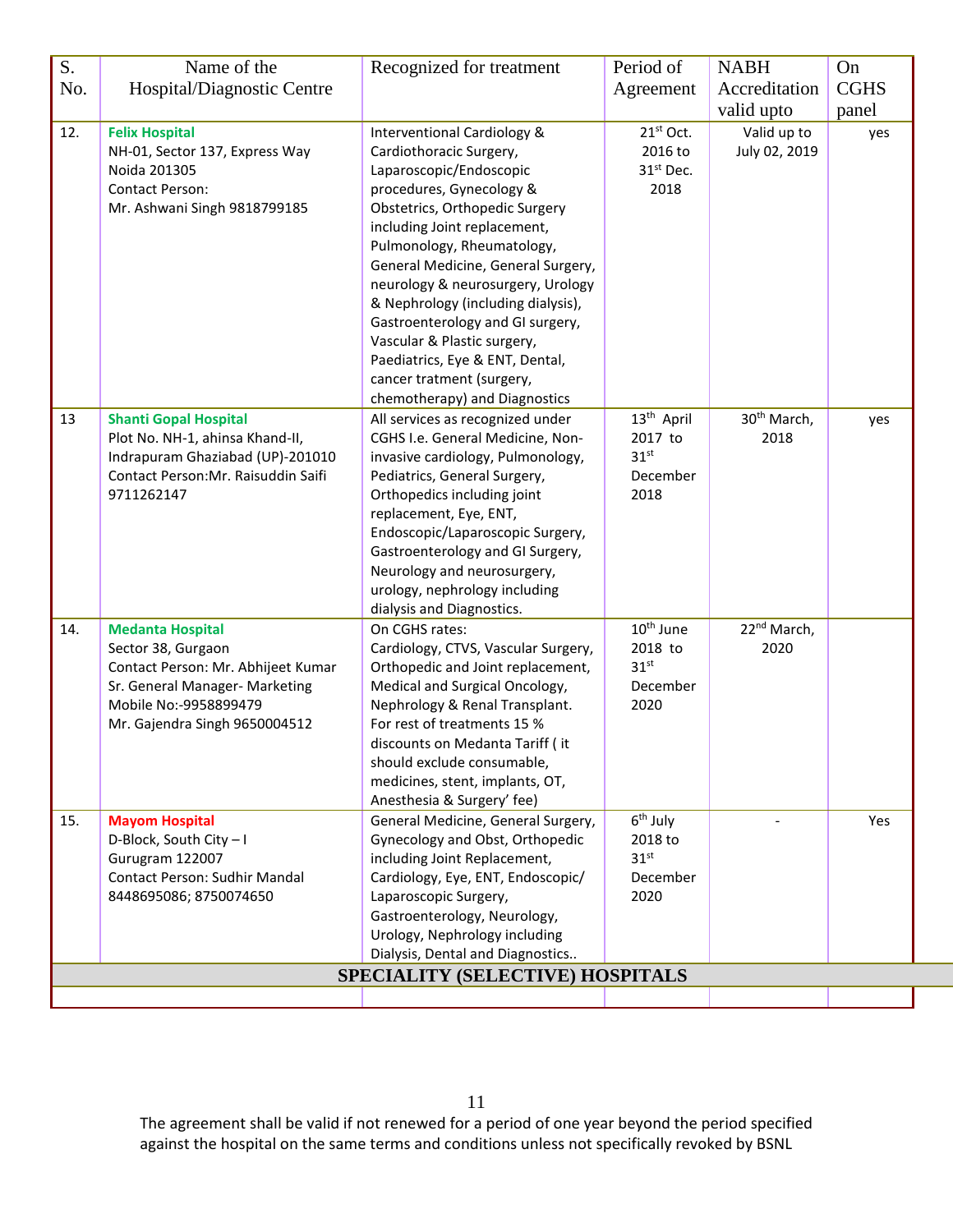| S.  | Name of the                                                                                                                                                                                            | Recognized for treatment                                                                                                                                                                                                                                                                                                                                            | Period of                                                                  | <b>NABH</b>                   | On                   |
|-----|--------------------------------------------------------------------------------------------------------------------------------------------------------------------------------------------------------|---------------------------------------------------------------------------------------------------------------------------------------------------------------------------------------------------------------------------------------------------------------------------------------------------------------------------------------------------------------------|----------------------------------------------------------------------------|-------------------------------|----------------------|
| No. | Hospital/Diagnostic Centre                                                                                                                                                                             |                                                                                                                                                                                                                                                                                                                                                                     | Agreement                                                                  | Accreditation<br>valid upto   | <b>CGHS</b><br>panel |
| 1.  | <b>National Heart Institute</b><br>49-50, Community Center, East of<br>Kailash<br>New Delhi 110 065<br>Contact person: Sushima Gopal<br>Tel. No. 9810379455                                            | Cardiology & Cardiothoracic<br>surgery                                                                                                                                                                                                                                                                                                                              | $1st$ Jan.<br>2018 to<br>31 <sup>st</sup> Dec.<br>2019                     | $11th$ Aug,<br>2017           | Yes                  |
| 2.  | <b>Shanti Mukand Hospital</b><br>Shanti Mukand Hospital, #2,<br>Institutional Area, Vikas Marg Extn.,<br>Kakardooma, Delhi 92                                                                          | Cancer and Comprehensive<br>oncology (medical, surgical and<br>radiation)                                                                                                                                                                                                                                                                                           | $1st$ January<br>2017 to<br>31 <sup>st</sup><br>December<br>2018           | $2^{nd}$ July,<br>2019        | Yes                  |
| 3.  | <b>RG Stone Urology &amp; Laparoscopy</b><br><b>Hospital</b><br>F-12, East of Kailash<br>New Delhi 110065<br>Contact person: Amitesh Goel<br>Mobile No. 8800591275                                     | General Medicine, Gynae & Obs.<br>General Surgery,<br>Endoscopic/Laproscopic<br>procedures, Gastroenterology and<br>GI Surgery, Urology & Nephrology<br>including dialysis                                                                                                                                                                                          | 1 <sup>st</sup> January<br>2017 to<br>31 <sup>st</sup><br>December<br>2018 | 20 <sup>th</sup> June<br>2018 | No                   |
| 4.  | <b>Indraprastha Apollo Hospital</b><br>Sarita Vihar, New Delhi<br>Contact person: Paras Duggal<br>9818971007                                                                                           | (i) Service offered on CGHS rates-<br>cardiology, cardiac Surgery, Joint<br>replacement Surgery (knee/hip<br>replacement made under<br>orthopedics)<br>(ii) For rest of other treatment 15%<br>discount is offered on Apollo Tariff<br>(it should exclude medicines,<br>consumables & blood component<br>and package, outsource and<br>personalized health checkup) | $1st$ January<br>2017 to<br>31 <sup>st</sup><br>December<br>2018           |                               |                      |
| 5.  | <b>Institute of Liver &amp; Billiary Sciences</b><br>D-1, Vasant Kunj, New Delhi 110 070<br>Contact person: Dr. Kishore Singh AHO<br>contact No. 9891481749                                            | All the treatment/ investigation<br>facilities at Institute of Liver &<br>Biliary Sciences on CGHS rates on<br>Cash basis                                                                                                                                                                                                                                           | 5 <sup>th</sup> August<br>2015 to<br>31 <sup>st</sup><br>December<br>2017  |                               |                      |
|     | <b>EYE CARE CENTRES</b>                                                                                                                                                                                |                                                                                                                                                                                                                                                                                                                                                                     |                                                                            |                               |                      |
| 1.  | <b>Mohan Eye Institute</b><br>11-B, Ganga Ram Hospital Marg<br>New Delhi 110 060<br>Tel. Nos. 25787655; 25852048;<br>25781357, 25728969, Fax: 25813676<br>Contact Person: Arvind Gupta -<br>9818435778 | Eye care Centre                                                                                                                                                                                                                                                                                                                                                     | $1st$ January<br>2017 to<br>$31^{st}$<br>December<br>2018                  | No                            | Yes                  |
| 2.  | <b>Save Sight Centre</b><br>A-14, G.T. Road, Adarsh Nagar<br>Opp. Adarsh Nagar Metro Station<br>Delhi 33<br>Contact person: Dr. Rajeev Jain Mobile<br>No. 9958537766 tel.no. 011-27681312              | Eye Care Centre                                                                                                                                                                                                                                                                                                                                                     | $1st$ January<br>2016 to<br>31 <sup>st</sup><br>December<br>2017           |                               | Yes                  |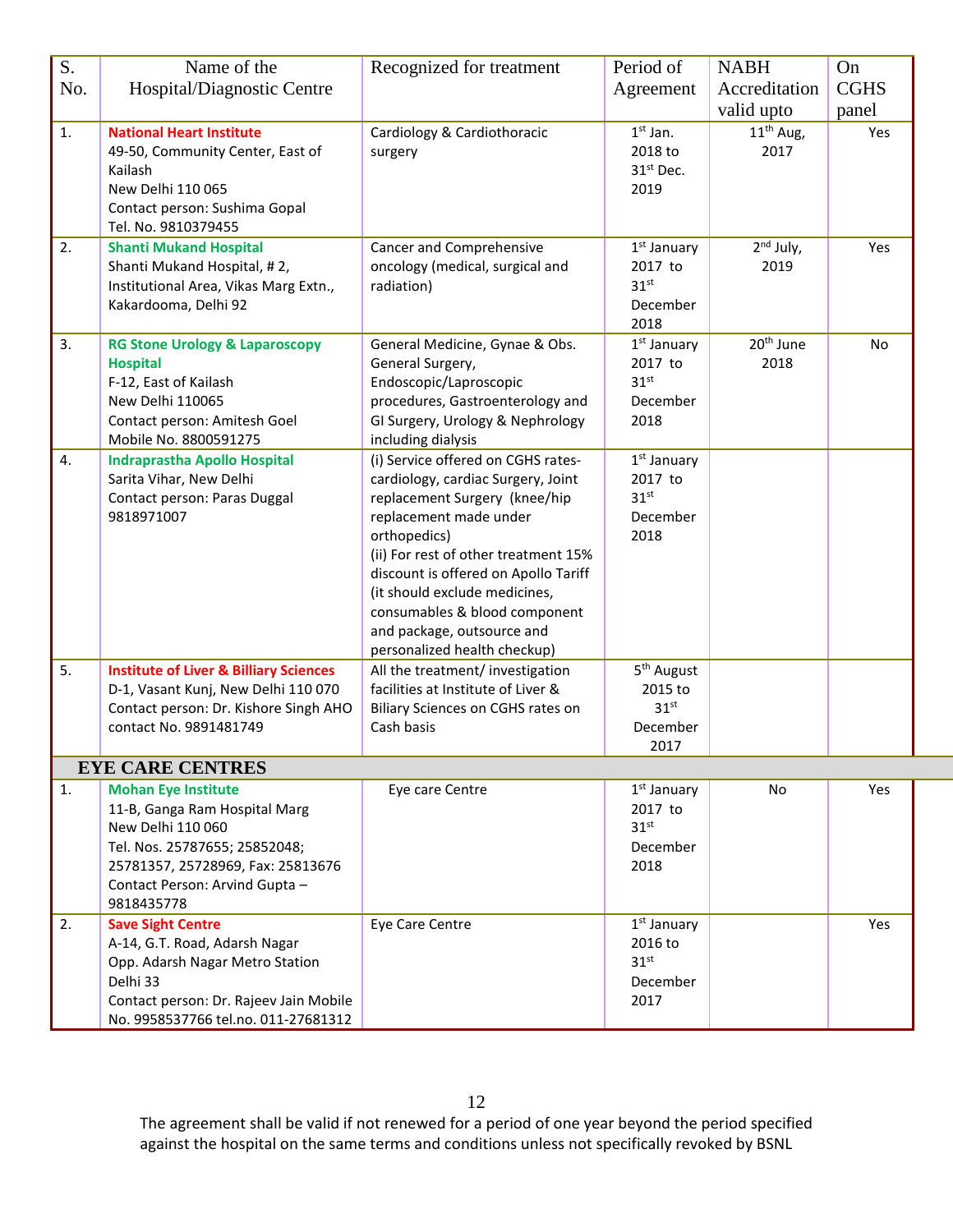| S.             | Name of the                                                  | Recognized for treatment | Period of                   | <b>NABH</b>   | On          |
|----------------|--------------------------------------------------------------|--------------------------|-----------------------------|---------------|-------------|
| No.            | Hospital/Diagnostic Centre                                   |                          | Agreement                   | Accreditation | <b>CGHS</b> |
|                |                                                              |                          |                             | valid upto    | panel       |
| 3.             | <b>Chopra Eye Hospital</b>                                   | Eye Care Centre          | $1st$ Jan.                  |               | Yes         |
|                | House No. 3, Pocket C-8, Sector 7                            |                          | 2016 to                     |               |             |
|                | Rohini, New Delhi 110085                                     |                          | 31 <sup>st</sup> Dec.       |               |             |
|                | Contact person:                                              |                          | 2017                        |               |             |
|                | Mrs. Nancy Gerotra 9899536566                                |                          |                             |               |             |
|                | Dr. Amit Chopra                                              |                          |                             |               |             |
|                | 9811033053; 27933400                                         |                          |                             |               |             |
| 4.             | <b>Kailash Eye Care</b>                                      | Eye Care Centre          | 1 <sup>st</sup> January     |               | Yes         |
|                | 50-51, South Patel Nagar Market                              |                          | 2018 to                     |               |             |
|                | Near Metro Pillar No. 190                                    |                          | 31 <sup>st</sup>            |               |             |
|                | New Delhi 110008                                             |                          | December                    |               |             |
|                | Contact person: Dr. Naginder Vashisht                        |                          | 2019                        |               |             |
|                | 9810760157; 9310975725                                       |                          |                             |               |             |
| 5.             | Venu Eye Institute & Research Centre                         | Eye Care Centre          | $1st$ January               |               | Yes         |
|                | 1/31, Sheikh Sarai, Institutional Area                       |                          | 2018 to<br>31 <sup>st</sup> |               |             |
|                | Phase 2, New Delhi 17<br>Contact person: Ms. Marjari Anthony |                          | December                    |               |             |
|                | 9560296125                                                   |                          | 2019                        |               |             |
|                |                                                              |                          |                             |               |             |
| 6.             | <b>Vision Eye Hospital</b>                                   | Eye care Centre          | $1st$ January               |               | yes         |
|                | Sector 7, Rohini                                             |                          | 2018 to                     |               |             |
|                | New Delhi                                                    |                          | 31 <sup>st</sup>            |               |             |
|                | Contact person: Mr. Rakesh Kumar                             |                          | December                    |               |             |
|                | 8860774688                                                   |                          | 2019                        |               |             |
| $\overline{7}$ | <b>Centre for Sight</b>                                      | Eye Care Centres         | $1st$ January               |               |             |
|                | B-5/24, Safdarjung Enclave, New Delhi                        |                          | 2017 to                     |               |             |
|                | <b>Centre for Sight</b>                                      |                          | 31 <sup>st</sup>            |               |             |
|                | Sector 12 A/20, Opp. Bal Bharati                             |                          | December                    |               |             |
|                | Public School, Dwarka, New Delhi                             |                          | 2018                        |               |             |
|                | <b>Centre for Sight</b>                                      |                          |                             |               |             |
|                | F-19, PNB Building, Main Vikas Marg,                         |                          |                             |               |             |
|                | Preet Vihar, New Delhi                                       |                          |                             |               |             |
|                | <b>Centre for Sight</b>                                      |                          |                             |               |             |
|                | 304-309, Ring Road mall Sector 3,<br>Rohini, New Delhi       |                          |                             |               |             |
|                | <b>Centre for Sight</b>                                      |                          |                             |               |             |
|                | J-12/30, Rajouri Garden, New Delhi                           |                          |                             |               |             |
|                | <b>Centre for Sight</b>                                      |                          |                             |               |             |
|                | SCO Complex, 317, Sector 29, Gurgaon                         |                          |                             |               |             |
|                | 122016                                                       |                          |                             |               |             |
| 8.             | <b>Sharp Sight Centre</b>                                    | Eye care center          | $1st$ January               |               | Yes         |
|                | 81, Defence Enclave, Opp. Preet Vihar                        |                          | 2017 to                     |               |             |
|                | Vikas Marg, Delhi 110092                                     |                          | 31 <sup>st</sup>            |               |             |
|                | Contact person: Harbaksh Singh                               |                          | December                    |               |             |
|                | Mobile: 8860009983                                           |                          | 2018                        |               |             |